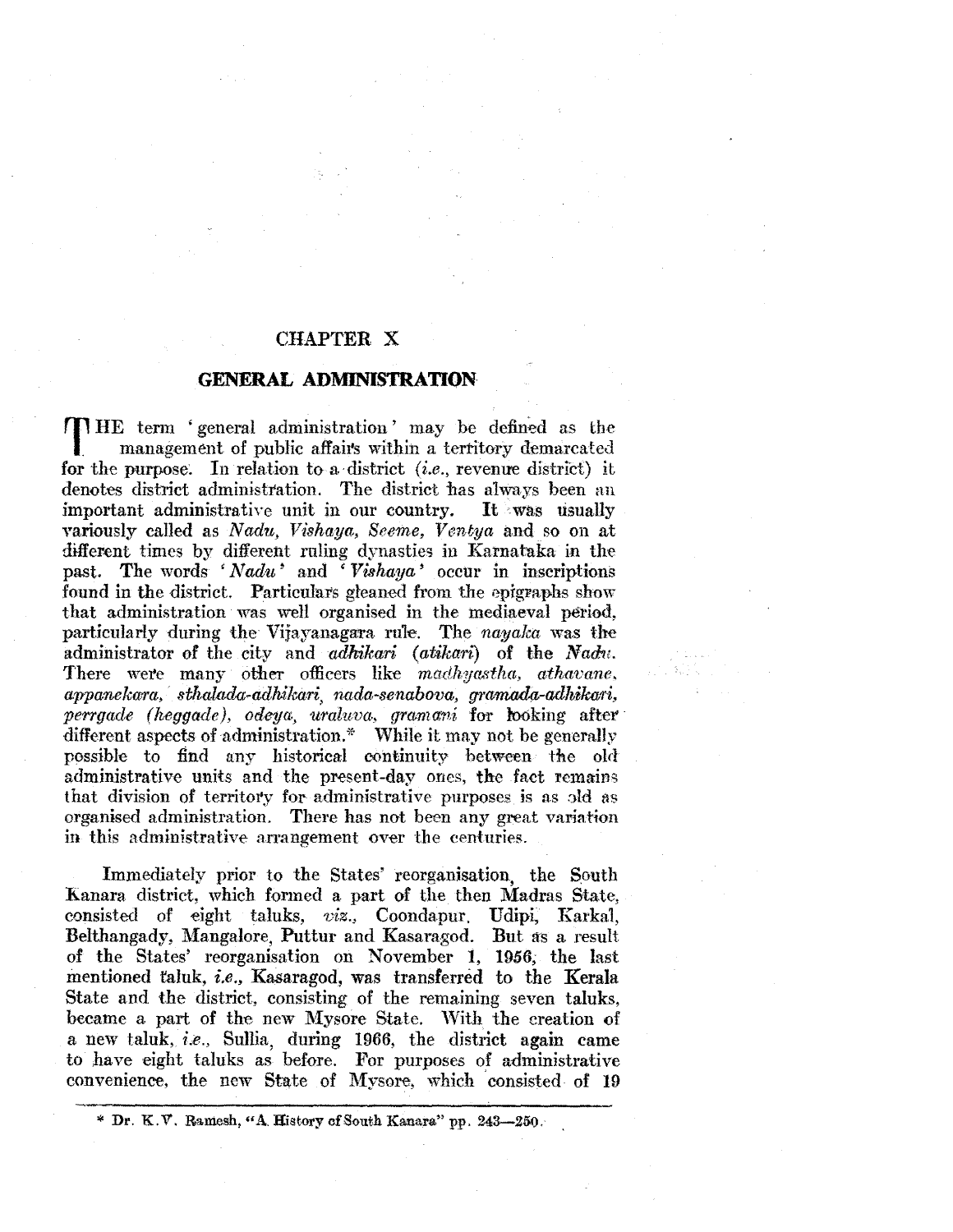# 416 KARNATAKA STATE GAZETTEER

districts, was divided into four revenue divisions, *viz.,* Bangalore, Mysore, Belgaum and Gulbarga and each division was placed under the charge of a Divisional Commissioner. The district of South Kanara, along with the districts of Mysore, Mandya, Coorg, Hassan and Chikmagalur was included in the Mysore Division. The district, at present  $(1973)$ , consists of three revenue subdivisions, eight taluks, 26 *firkas* or *hoblies* and 687 villages, its administrative machinery constituting a hierarchy of officers and officials headed by the Deputy Commissioner.

After the attainment of independence, the terms 'general or public administration' have come to signify much more than what they meant in the earlier days. The expectations and demands of the people have vastly increased in recent years and there is a good deal of awakening among them. The ushering in of a democratic form of Government has stimulated their urges and aspirations. With the launching of the Five-Year Plans and other programmes of development, the public adm)nistration at the district level has attained greater importance. In addition to collection of revenue and provision of security of person and property as in the pre-independence days, the present-day public administration embraces almost every field of human activity. And what is more, all these administrative functions have to be carried out in such a way that they do not infringe the fundamental rights guaranteed to the citizens in the Indian Constitution and the Rule of Law.

**Ditrerent administrative groups** 

· For, the· sake of convenience, the various functions or the present-day district administration may be grouped under some broad heads. The first group relates to public safety, **s** protection of the citizens and of all their rights. It includes maintenance of law and order and administration of civil and criminal justice. The second group relates to revenue and excise matters and it includes assessment and collection of taxes and duties of different kinds, such as land revenue, irrigation cess, agricultural income-tax, sales-tax, entertainment-tax, etamp duty, court fees, registration fees, motor vehicles tax, meome-tax, excise duties of both Central and State Governments, etc. The recovery (})'various :loans· advanced to cultivators, deriving of revenue from liquors, drugs, etc., control and maintenance of Government treasury, land acquisition, maintenance of land records, consolidation of land-holdings and implementation of land reforms may also be included in this group. The third group pertains to agriculture, animal husbandry, irrigation, industries, transport and communications. All these together form a part of the eronomic group of administrative functions of the modern democratic Government.

The next group relates to welfare and development functions, some of which are also economic in character. Included in this group are community development, co-operation, education,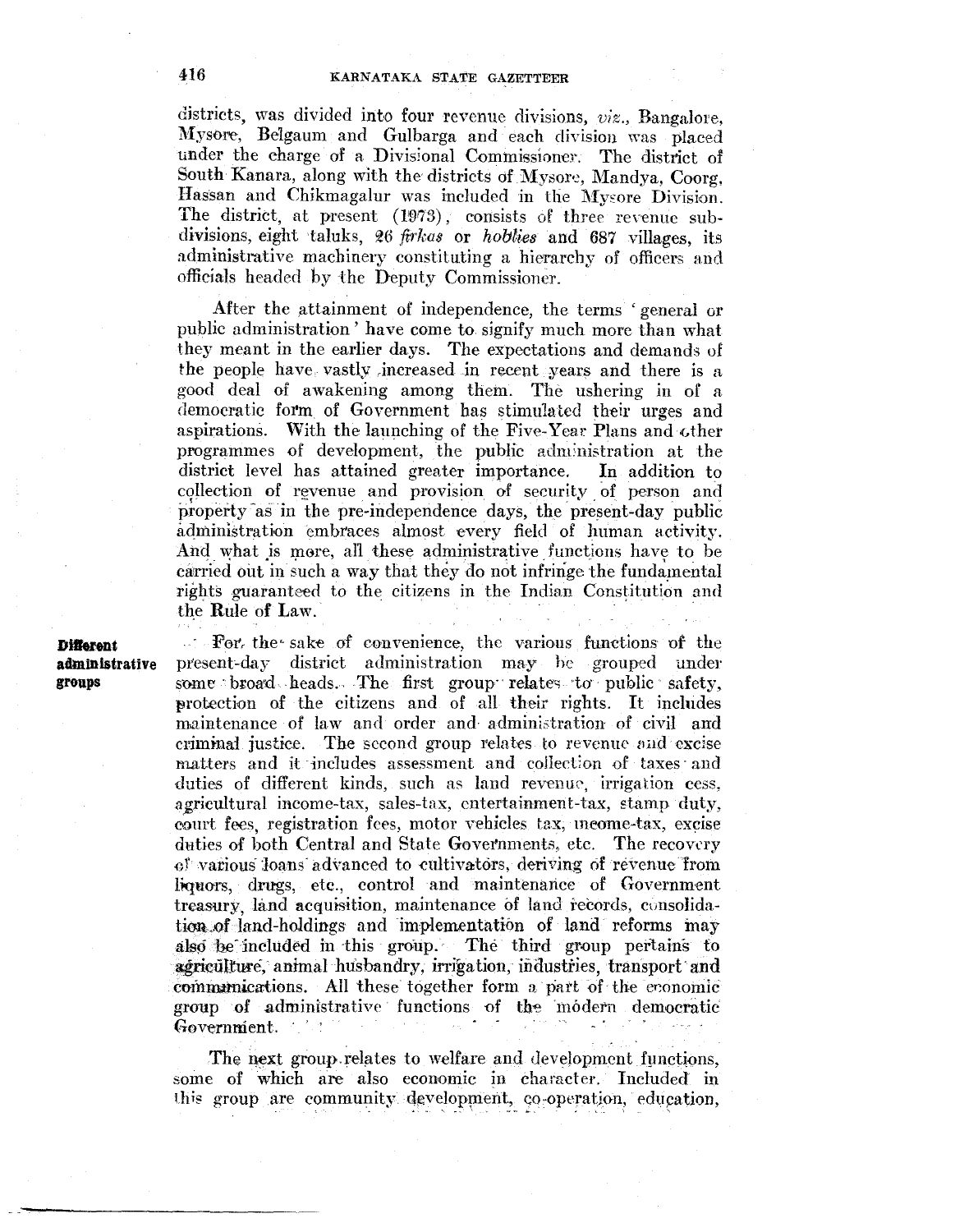medical and public health, social welfare, panchayat raj and the like. Another duty cast upon the district administration is of dealing with scarcity conditions and natural calamities like famines, floods, fires, etc. It is also concerned with the conduct of elections to the Parliament, State Legislature and local bodies and also with the conduct of population census. It has also to see. that local self-government institutions like municipalities, taluk development boards and village panchayats function properly- and to exercise the executive authority of the Government in periods of crisis endangering the life and security of the community. The list, however, does not end here, for each one of the functions mentioned above, comprises also several sub-functions. Although there is a hierarchy of officials at the district, sub-divisional, taluk, *hobli* and even village levels to attend to these multifarious functions of the Government in the district, it is the Deputy Commissioner who has to bear the brunt of the district administration~

The posts of Divisional Commissioners were created, in the Divisional new Mysore State by the Mysore Adaptation of Laws Order, 1956, Commissioner under the provisions of the States' Re-organisation Act, 1956. The South Kanara district, as already stated, is under the jurisdiction of the Divisional Commissioner, Mysore Division, Mysore. The Divisional Commissioner, being the head of the revenue administration within his division, plays a vital role in the general administration of all the districts constituting the division. He is concerned not only with revenue matters but also with the activities of all other departments in general. He acts as a link between the State Government and the district officers in respect of all developmental and public welfare activities. He undertakes tours in the districts. and supervises the general activities· of aH development departments and gives them guidance.

The programmes taken up under the successive Five-Year Plans and the increased tempo of developmental activities in the districts have lent great importance to the post of Divisional Commissioner. He is the chief co-ordinator of the various development programmes in the districts and as such he calls for co-ordination meetings of the district officers periodically and reviews the progress of development works and helps to remove bottlenecks, if any, in their expeditious execution. · He has to be vigilant about natural calamities also and bestow his urgent attention on organisation of relief measures for alleviating the hardships of the victims. He has also to be watchful about the scarcity of foodgrains and other commodities of daily consumption and take suitable remedial measures. The Divisional Commissioner has also administrative control over the police force in the division, as also over the executive magistracy.

 $\langle \varphi^1,\varphi^1\rangle$  .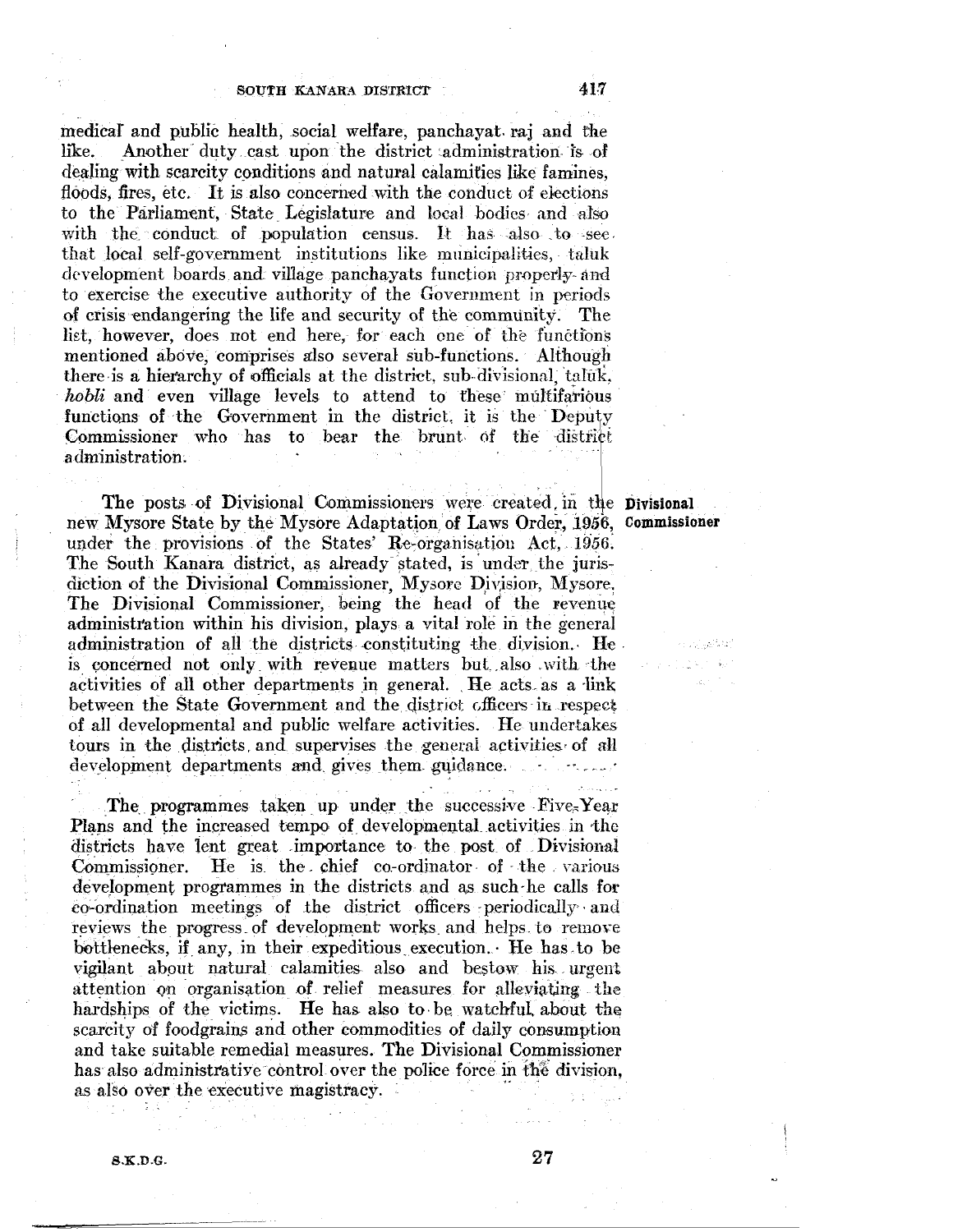The Divisional Commissioner is also the Joint Development Commissioner of the division. In that capacity, he is responsible for the progress of the community development programmes in the division. He is also the chief controlling authority of all the local bodies within his jurisdiction. All proposals from the Deputy Commissioners to the State Government in respect of revenue matters, community development programmes, local bodies and the like have to pass through him. The responsibility of distribution and re-appropriation of budget grants to revenue offices, community development blocks, taluk development boards, etc., also rests with the Divisional Commissioner. He has powers to inspect all Government offices, except the offices of the police department, in the division. He is the appellate authority above the· Deputy Commissioners in matters of revenue administration, both in respect of revenue law and disciplinary proceedings against the revenue staff. In short, his functions may be described as supervisory, controlling, co-ordinating, advisory and appellate.

Deputy Commi- Prior to the integration of South Kanara district in the new ssioner Mysore State, the revenue head of the district was called Collector. After integration, it was changed as Deputy Commissioner which was made the common designation for all the districts of the new State. Just as the district is the crucial unit of general administration of the State, the Deputy Commissioner is the crucial figure in the general administration of the district. As the revenue head of the district, he plays a very prominent and pivotal role in all aspects of district administration. The advent ()f democracy and the resultant increase in the number and variety of developmental and public welfare activities, have enormously increased his functions and responsibilities.

> The main functions of the Deputy Commissioner may be broadly classified as : (1) revenue, (2) law and order, (3) development,  $(4)$  co-ordination and  $(5)$  public welfare in general. He is the custodian of Government property in land, including trees and water, wherever situated, and, at the same time, the guardian of the htterests of members of the public in land insofar as the interests of the Government in 1and have been conceded to them. All land, wherever situated, and whether put to agricultural use or other uses, is liable to payment of land revenue except in cases where it is expressly exempted by a special order or contract. Such land revenue is generally of three kinds, *viz.*, (1) agricultural assessment,  $(2)$  non-agricultural assessment and  $(3)$  miscellaneous. It is the duty of the Deputy Commissioner to see to the fixation, collection and accounting of all such land revenue. He has to see that the revenue due to the Government is collected regularly without much coercion and that all such collections are properly credited and accounted for. In order to enable him to carry out these and other related duties, he has been invested with adequate powers under the Mysore Land Revenue Act and Rules.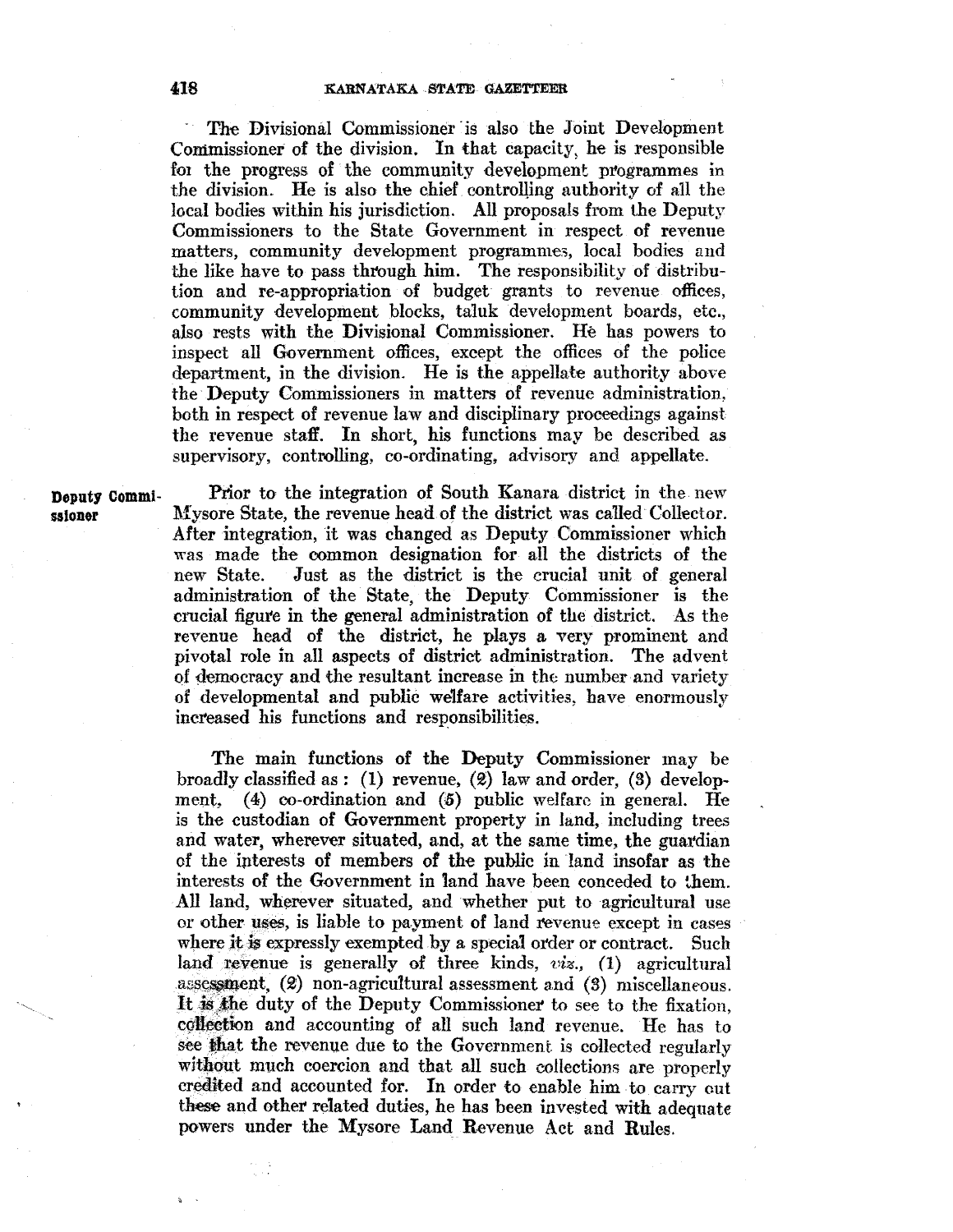Apart from land revenue, the Deputy Commissioner has also Revenue to collect fees and taxes under various other enactments, such functions as fees in respect of stamps and registration, ferries, cess in respect of irrigation, etc. Any arrears due to Government, whether of the State or Centre, can he recovered as land revenue under the provisions of the relevant tax laws. For instance, if a party fails to pay a tax in time, the tax-collecting authority forward a certificate of tax arrears to the Deputy Commissioner of the district and the latter has powers to recover the amount from that party in the same manner as he can do in respect of arrears of land revenue. The Deputy Commissioner has also to estimate the loan requirements .of his district under the Mysore Land Improvement and Taccavi Loans Act and obtain the sanction of Government to that effect. Further, he has also to arrange for proper distribution of the loan amount placed at his disposal and cause recoveries to be made at the proper time.

Being the head of the revenue administration of the district, the Deputy Commissioner exercises all the powers enumerated under the Mysore Land Revenue Act, 1964, and the Rules made thereunder. He is also responsible for the maintenance of land records. In addition, he exercises various powers under several other Acts, such as the Mysore Land Reforms Act, Land Acquisition Act, Mysore Irrigation Act, Hindu Religious and Charitable Endowments Act, Mysore Village Panchayats and Local Boards Act, Mysore Municipalities Act, etc. He discharges also a quasi-<br>judicial function in revenue disputes. The entire collection of judicial function in revenue disputes. land revenue has been assigned to the taluk development boards and village panchayats by the Government in recent years and it is the responsibility of the Deputy Commissioner to allocate these funds to these institutions as per the general principles laid down by Government. He has also powers to survey and settle boundary disputes in respect of lands. He is also responsible for taking suitable steps for the succour of victims of floods and such other natural calamities.

The Deputy Commissioner is also the executive District Magisterial Magistrate of the district and in that capacity he is responsible functions for the maintenance of law and order within the district. He is the head of all the executive magistrates, *viz.,* sub-divisional and taluk magistrates, in the district and has wide powers under the Code of Criminal Procedure, Mysore Police Act and other Acts for the maintenance of law and order. He has control over the police force in the district insofar as the law and order question is concerned and supervisory powers over the administration of jails and lock-ups in the district. His law and order responsibility involves enforcement of law and order through the police, as also regulatory and penal action. He is empowered to order the preventive detention of persons or get persons bound over, when necessary, under certain circumstances.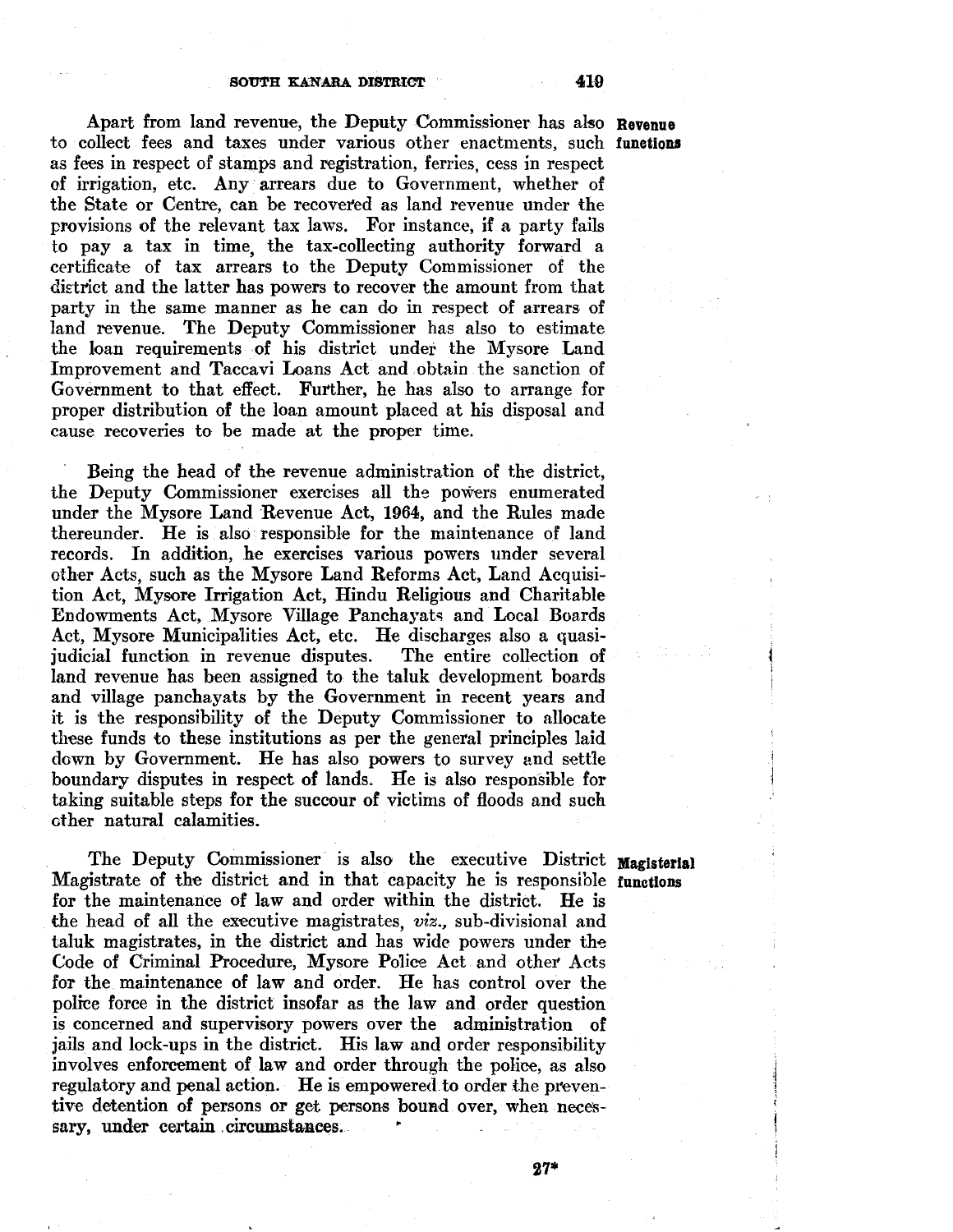The Deputy Commissioner, in his capacity as District Magistrate, is also'responsible for the issue of licences and permits under the Irrdian Arms Act, Indian Explosives Act, etc. He is also the licensing authority under the Mysore Cinematograph Act. Under the Foreigners Act, he looks aftet the proper implementation of the various, instructions received from the Government from time to time in respect of grant of visas, passports, etc.

**Development functions** 

The Deputy Commissioner is also the Deputy Development Commissioner, in which capacity he is in overall charge of the community development programme in the district. He is required to possess a clear picture of the working of the several departments at the district level in order to evolve an integrated approach to the various developmental programmes of the district. With this end in view, he holds periodical meetings of all 'the district level (except the judical officers) and block level officers at which the various developmental programmes are reviewed. The Deputy Commissioner js also the *ex-officio·* Chairman of the District Development Council which guides and co-ordinates the developmental activities of the several departments in the district and also those of the taluk development boards which help in the execution of the community development programmes. In short, he has the overall responsibility for the successful implementation of the several schemes taken up under the Five-Year Plans including social welfare work.

**Oiher functions** 

The Deputy Commissioner is also the District Registrar and, in that capacity, he controls the administration of the Registration Department in the district. He is also the Deputy Commissioner of Excise for the district under the Mysore Excise Act, 1965, and also exercises supervision over local administration, census operations, elections, food and civil supplies. He is the custodian of all *muzrai* institutions in the district. He is also the Chairman of the Mangalore Port Trust, the Regional Transport Authority, the District Soldiers', Sailors' and Airmen's Board and president and Chairman of various other official and non-official committees. Recently, the Deputy Commissioner· has been invested with powers to inspect all government offices, except the police offices, in the district.

**Deputy Commissioner's establishment** 

The Deputy Commissioner, South Kanara, is assisted in the execution of his multifarious duties in the district headquarters by a Headqurters Assistant of the rank of Assistant Commissioner, who functions also as the Additional District Magistrate, a District Development Assistant, also of the rank of Assistant Commissioner; who assists the Deputy Commissioner in his duties relating to community development and other developmental activities, another Headquarters Assistant to assist him in matters relating to registration and stamps, an Office Assistant of the rank of Tahsildar to supervise the work of subordinate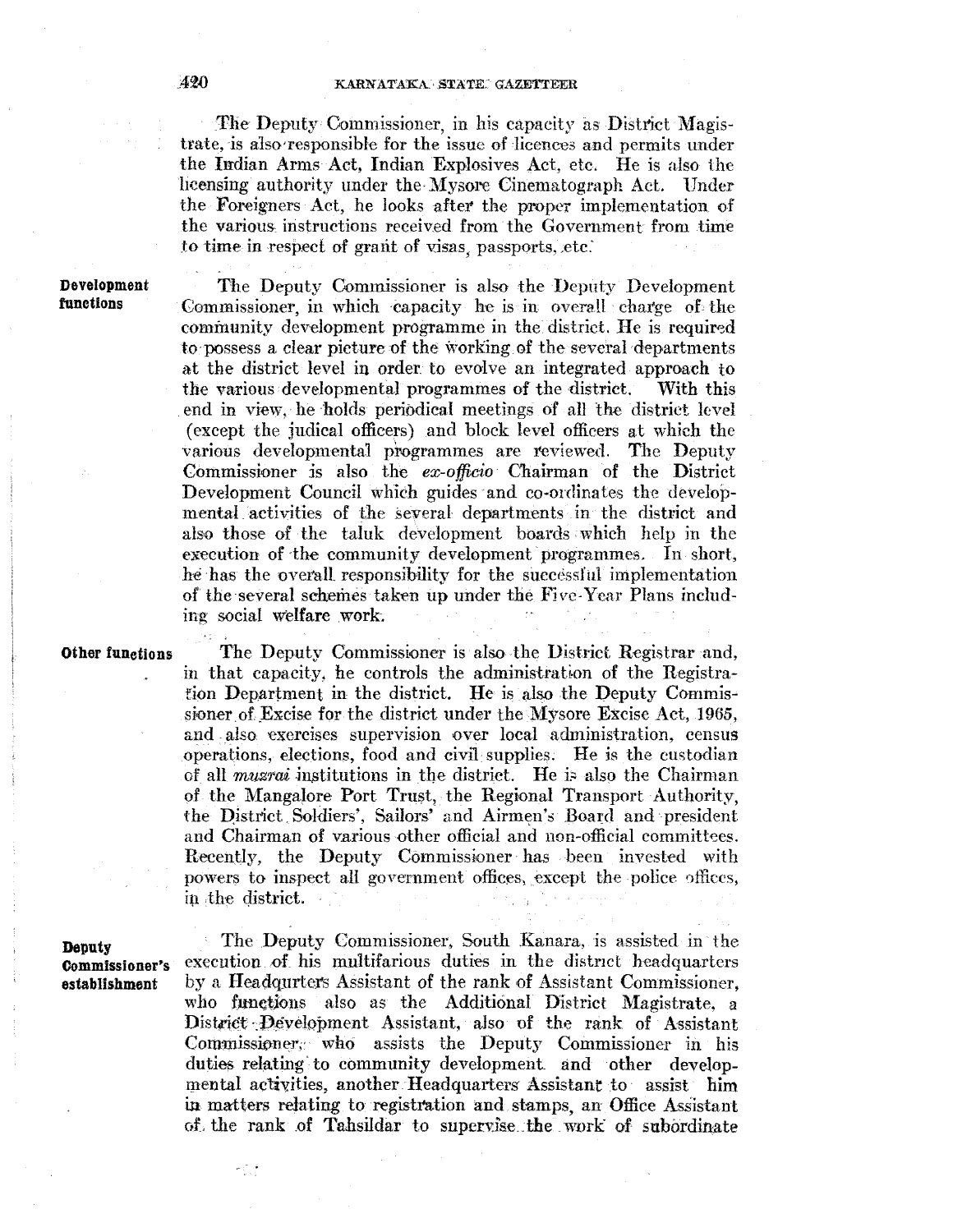staff in the office, a Food Assistant, also of the rank of Assistant Commissioner, to assist the Deputy Commissioner in matters pertaining to food and civil supplies, a District Social Welfare Officer to deal with matters relating to social welfate, a District Planning and: Youth Services Officer to assist in planning of development and youth welfare programmes and a Superintendent of Excise, also of the rank of Assistant Commissioner, to assist in excise matters. Besides, there is also another Assistant Commissioner to assist the Deputy Commissioner in his work relating to Hindu religious and charitable· endowments in the district. Apart from these officers, there are several other subordinate officials working under the Deputy Commissioner in the district office, consisting of about 80 ministerial and over 30 class IV officials. These included 8 Sheristedars. 28 I Division and 84 These included 8 Sheristedars, 28 I Division and 84 H Division Clerks, 12 Typists, 3 Drivers and 3 Attenders.

The South Kanara district, as stated earlier, has been divided Assistant into three revenue sub-divisions (with. their headquarters at Commissioners Mangalore, Puttur and Coondapur). Each of these sub-divisions is under the charge of an Assistant Commissioner (previously called Deputy Collector), who is directly responsible to the Deputy Commissioner. These Assistant Commissioners form the connecting link between the Deputy Commissioner and • the Tahsildars of taluks. Their functions, by and large, are similar to those of the Deputy Commissioner, but at a lower level. (This is generally the level at which a new recruit to the Indian Administrative Service starts his official career.)

· The Assistant Commissioners also exercise both revenue and magisterial powers. Their main revenue functions include, among other things, inspection and supervision of the work of Tahsildars, Revenue Inspectors and village officers; safeguarding of the interests of the Government in land by conducting regular inspections in respect of encroachments, etc., hearing of appeals against the decisions of Tahsildars and settling of cases regarding land acquisition matters; conducting of annual jamabandi of taluks except in cases where the Deputy Commissioner himself is to conduct the *jamabandi*; inspection of crops and boundary marks and checking of *anewari* of revenue and record of rights: supervision over the realisation of Government revenues like land revenue and betterment levy, repayment of *taccavi* loans, etc., and assignment of lands and sanction of *taceavi* loans upto a limited extent.

The Assistant Commissioners are also Sub-Divisional Magistrates (executive) and in that capacity they exercise certain magisterial powers as specified in the Code:of Criminal Procedure: These include power to ensure public peace and security, power to obtain security for good behaviour, power to pass orders for prevention of apprehended danger to public peace, power to hold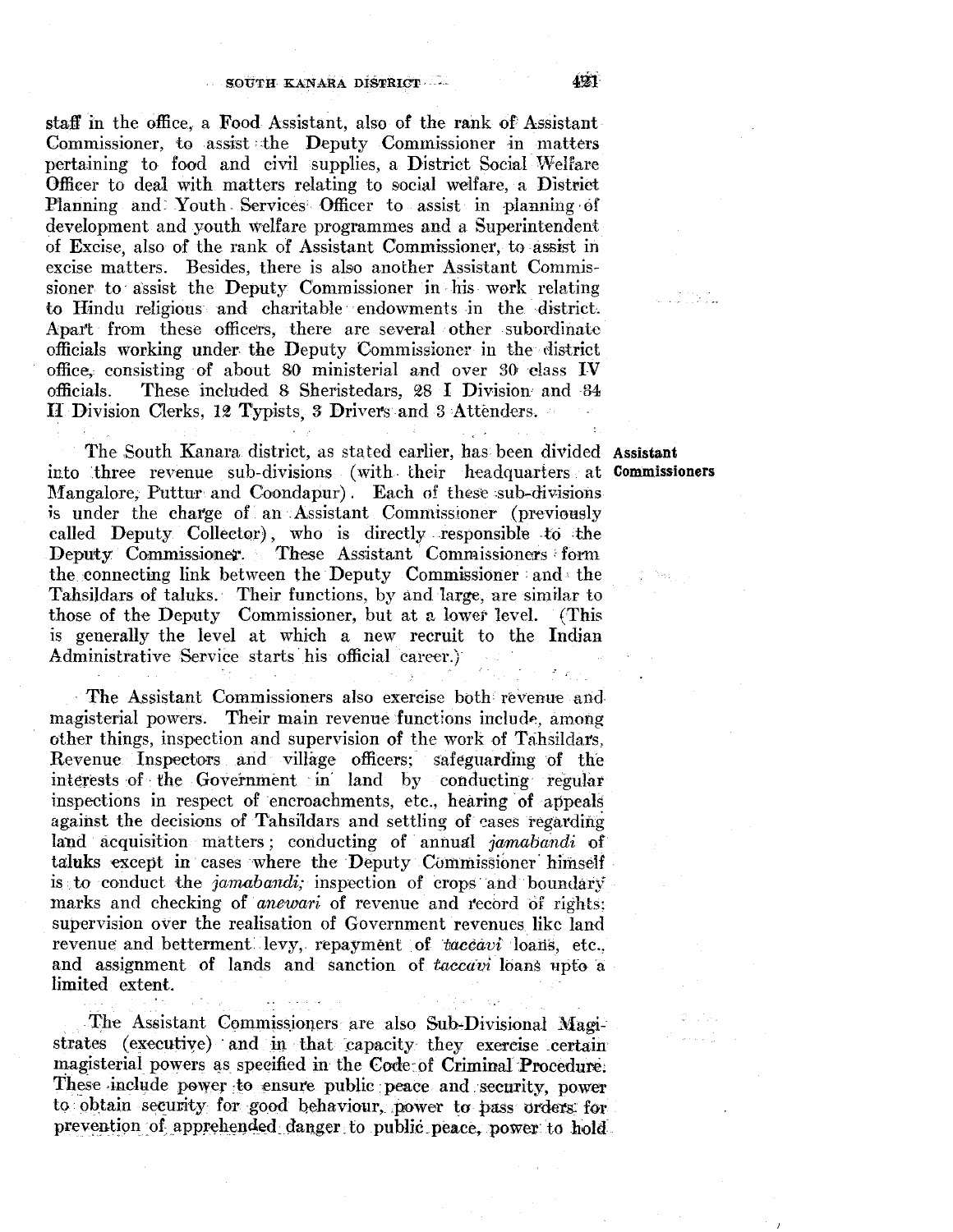#### KARNATAKA STATE GAZETTEER

inquests, etc. They have to keep the Deputy Commissioner informed of the law and order situation 1n their sub-divisions. The Assistant Commissioners are also responsible for the imple• mentation of developmental activities in their jurisdictions. They have also powers to make enquiries into and conduct, inspections of development blocks, village panchayats and local board institutions.

**Tab&lldars** 

There are eight taluks in the district under the three revenue<br>sub-divisions. Each of these taluks is under the charge of a Each of these taluks is under the charge of a Tahsildar, who is directly responsible to the Assistant Commissioner of his sub-division and through him to the Deputy Commissioner. The Tahsildar is the central figure insofar as the general administration of the taluk is concerned. He is responsible for the collection of land revenue in the taluk. In addition, he has also to effect recoveries of *taccavi* loans, water rate, maintenance cess and also dues of other departments and bodies like sales-tax, income-tax, Employees' State Insurance Corporation, etc., from the defaulters at the request of the departments concerned. Generally applications for grant of *taecavi* loans are received and enquired into by him. He has to conduct enquiries and submit reports to the Sub-Divisional Officer and the Deputy Commissioner on almost all revenue matters so as to enable them to take decisions on those matters and he has also to execute the orders passed by them. He has to keep ready all particulars in respect of demand, collection and balance of land revenue which are required for conducting the annual *jamabandi.* of the taluk. He is the most intimately concerned officer for the determination of the amounts of remissions and suspensions of land xevenue on account of crop failures, etc.

The Tahsildar is also the Taluk Magistrate (executive) and in that capacity he exercises certain magisterial powers as specified in the Code of Criminal Procedure. They include power to disperse any unlawful assembly with the use of civil force. With the authorisation of the State Government or the District Magistrate, he may also issue orders calculated to prevent apprehended danger to public peace and "can also hold inquests. He has also powers to pass orders regarding the disposal of property in respect of which an offence has been committed and is empowered to recover penalty on forefeited bonds and to call for fresh security, etc.

**Revenue Inspectors** 

Next below in the hierarchy of revenue officials is the Revenue Inspector at the hobli (firka) level. As stated earlier, the eight taluks of the district have been further sub-divided into 26 hoblies  $(firkas)$ , each of which is under the charge of a Revenue Inspector. Each hobli consists of about *25* to 30 villages on an average. In the revenue set-up of the district, the Revenue Inspector is also an important official within his jurisdiction. He is directly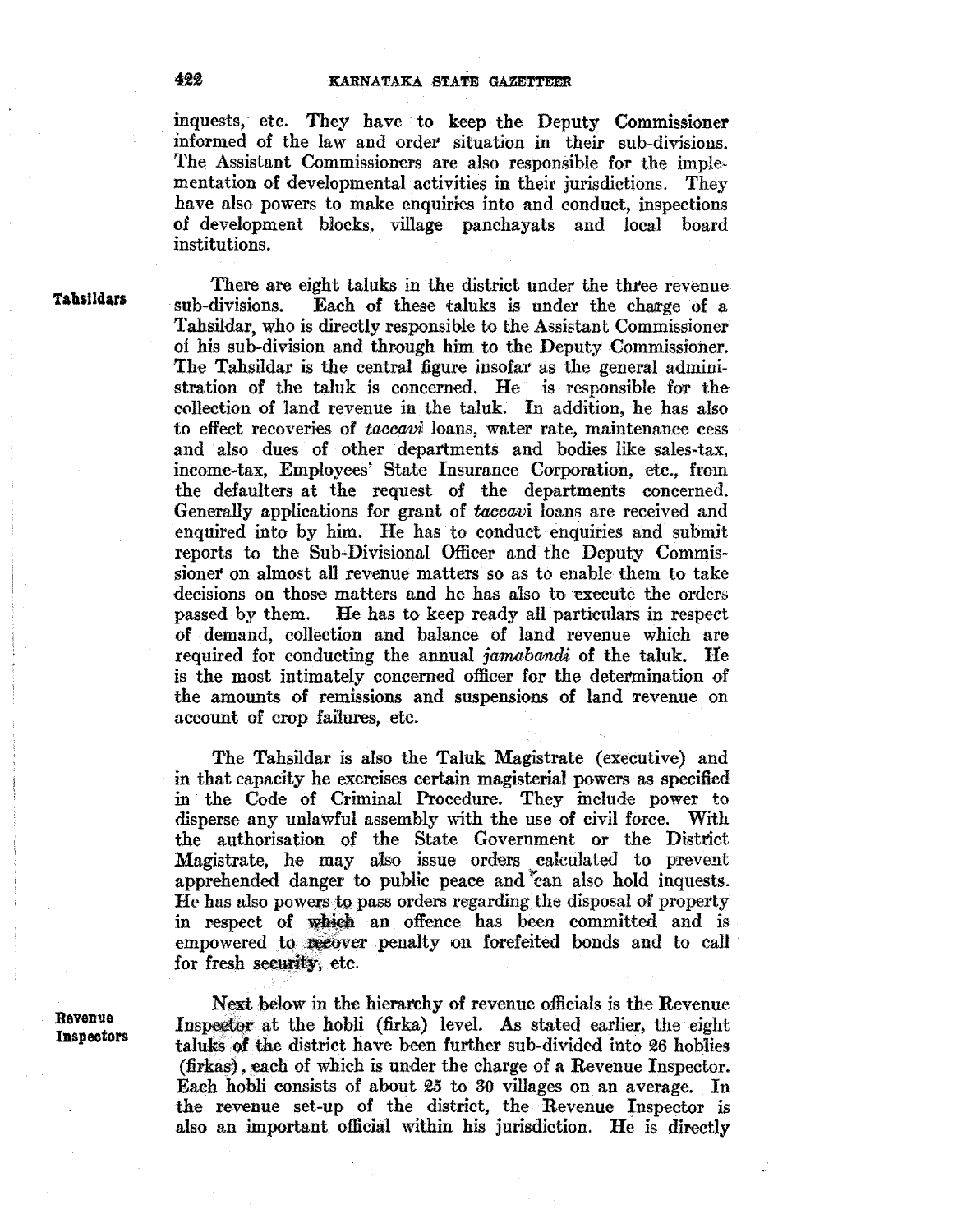responsible to the Tahsildar of the taluk in the administration of revenue matters in the hobli and forms a link between the Tahsildar and the village officers. He has to supervise the work of the Village Accountants and Patels and inspect village boundaries, boundary marks and Government lands, encroachments thereon, and irrigation sources under the control of the revenue department. He is also responsible for the collections of land revenue within his jurisdiction with the assistance of the village officers. His other functions include maintenance of records of rights, disposal of mutation cases, enquiries into miscellaneous applications from the public and such other miscellaneous works as the Tahsildar may from time to time entrust to him.

Until a few years ago, the village establishment in the South **Village Officers** Kanara district, which formerly belonged to the then Madras State, consisted of **(1)** Patel (village headman), (2) Shanbhogue, (3) Talayari (village policeman) and (4) Ugrani (village peon). The Patel was responsible for the collection of land revenue and other Government dues in the village. He was also the Police Patel and in that capacity was responsible for the maintenance of law and order in the,village with the assistance of rhe Talayaris. He was also responsible for maintaining the record of births and deaths in the village. The Shanbhogue was subordinate to the Patel and was responsible for the maintenance of accounts in respect of land revenue collections, etc. He had to prepare the *jannabandi* accounts and work out the land revenue demand for each holding. The Talayari was the village policeman and he had to assist the Patel in the collection of land revenue and other dues and also in maintaining law and order in the village. All these posts were held by hereditary succession. According to the report of the Special Officer appointed by Government of Mysore for examination of the service conditions of the village servants in the State, published in 1958, there were 585 Patels, 294 Shanbhogues, 770 Talayaris and 295 Ugranis in South Kanara district during that year. All these village officers were paid at a fixed rate, without any *inam* lands, ranging from Rs. 22 to Rs. 25 per month.

The Madras Land Revenue Reforms Committee, which had **Abolition of**  been set up by the then Government of Madras in 1950 *inter alia*  **hereditary**  went into the question of the hereditray system of appointment of the village officers. After weighing both the advantages and disadvantages of this system, it recommended for its abolition and in its place suggested an alternative system. However, the I'ecommendations of the Committee in this regard were not given effect to by the Madras Government. After the formation of the new Mysore State, the Government of Mysore took up this question and a law called the Mysore Village Officers (Abolition) Act was enacted in 1961, by which all the hereditary village offices

**omces**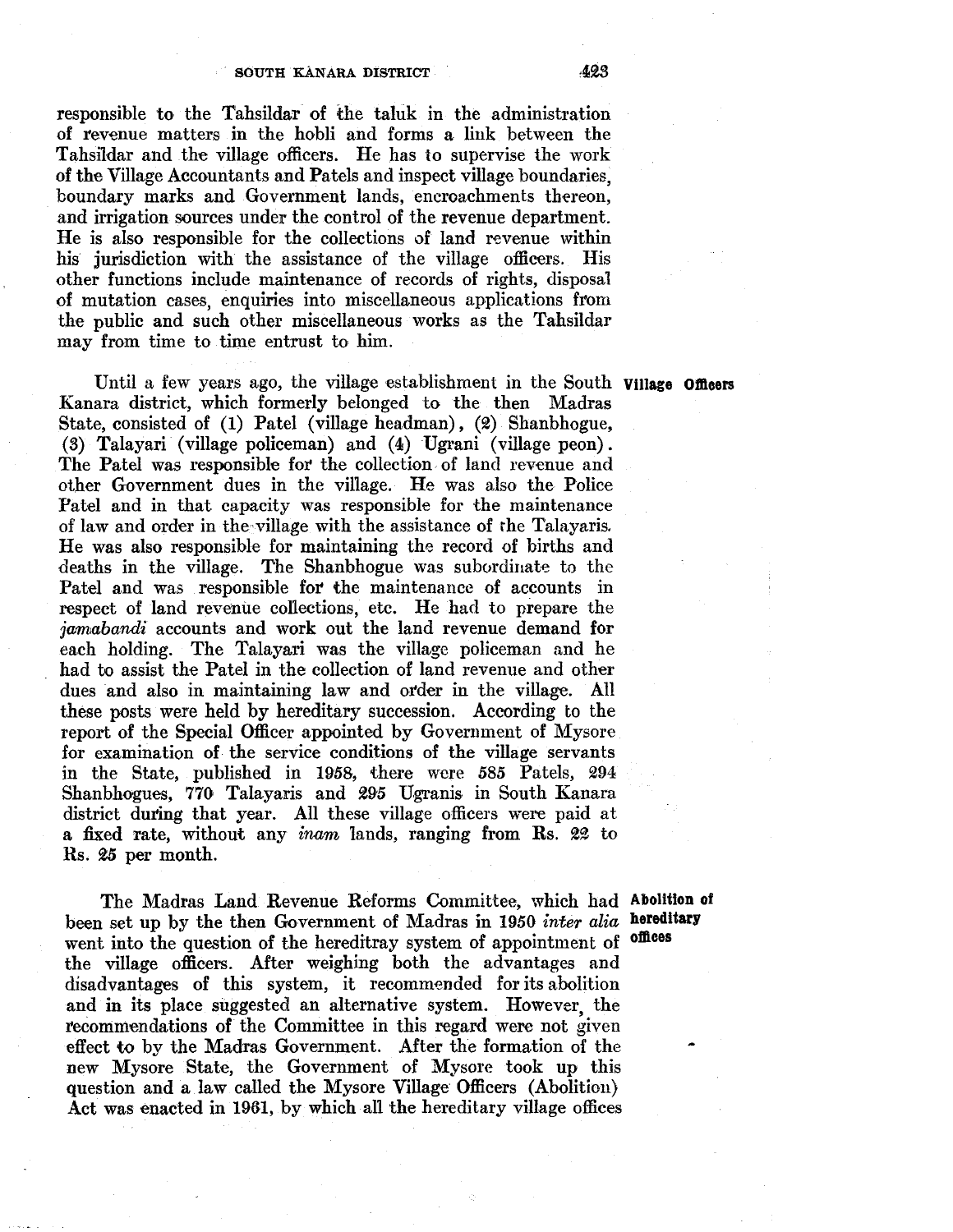#### KARNATAKA STATE GAZETTEER

in the State were abolished with effect from 1st February 1963. Under-the provisions of this Act, in place of the hereditary Shanbhogues, Village Accountants have been appointed as full-time Government servants with effect from 1st May 1968. The present incumbents of the posts of other village officers are, however, being continued for the time-being without hereditary rights.

Village Accountants

 $\therefore$  The jurisdiction of the Village Accountants is co-terminus with the village panchayats. During 1972, there were, in all, 471 Village Accountants' Circles in South Kanara district. The Village Accountants are required to work under the guidance of the Revenue Inspectors of their hoblis. They are responsible for the collection of land revenue and all other Government dues within their jurisdictions. They are empowered to issue demand notices in respect of land revenue under the Mysore Land Revenue Act, 1964. They have to maintain all prescribed registers, accounts and other records connected with the village. They are also *cx-ojjido* secretaries of village panchayats whose annual income does not exceed Rs. 12,000. They have to execute the orders of not only the Revenue Inspector and the Tahsildar but also of the Chief Executive Officer of the Taluk Development Board.

Law and order

Administration of law and order. is .an important component of the general administration of the distnct. While the police force. of the district, headed by the District Superintendent of Police, is responsible for the performance of all police functions including prevention and detection of crimes and prosecution of offenders, the District Magistrate (executive) is responsible for the maintenance of law and order in the district. For this purpose, the Superintendent of Police and the police force of the district are under the general control of the District Magistrate. While the internal departmental control of the police force as such vests in the District Superintendent of Police, it *is* subject to the overall control and direction of the District Magistrate for the purpose of maintenance of law and order in the district. But the actual administration of the police force, including discipline and training as also deployment of the force, is the responsibility of the District Superintendent of Police.

For purposes of police administration; the district has been divided into three police sub-divisions with their headquarters at Mangalore, Puttur and Udipi, each of which is under the charge of a Deputy Superintendent of Police, who is directly responsible to the District Superintendent of Police. These sub-divisions have been further sub-divided into seven police circles, each of which is under the charge of a Circle Inspector of Police.

3ď

Jails and judicial lockups constitute another element of the law and order component. Besides a special Sub-Jail at Mangalore, there are five Sub-Jails at Coondapur, Udipi, Puttur, Karkal and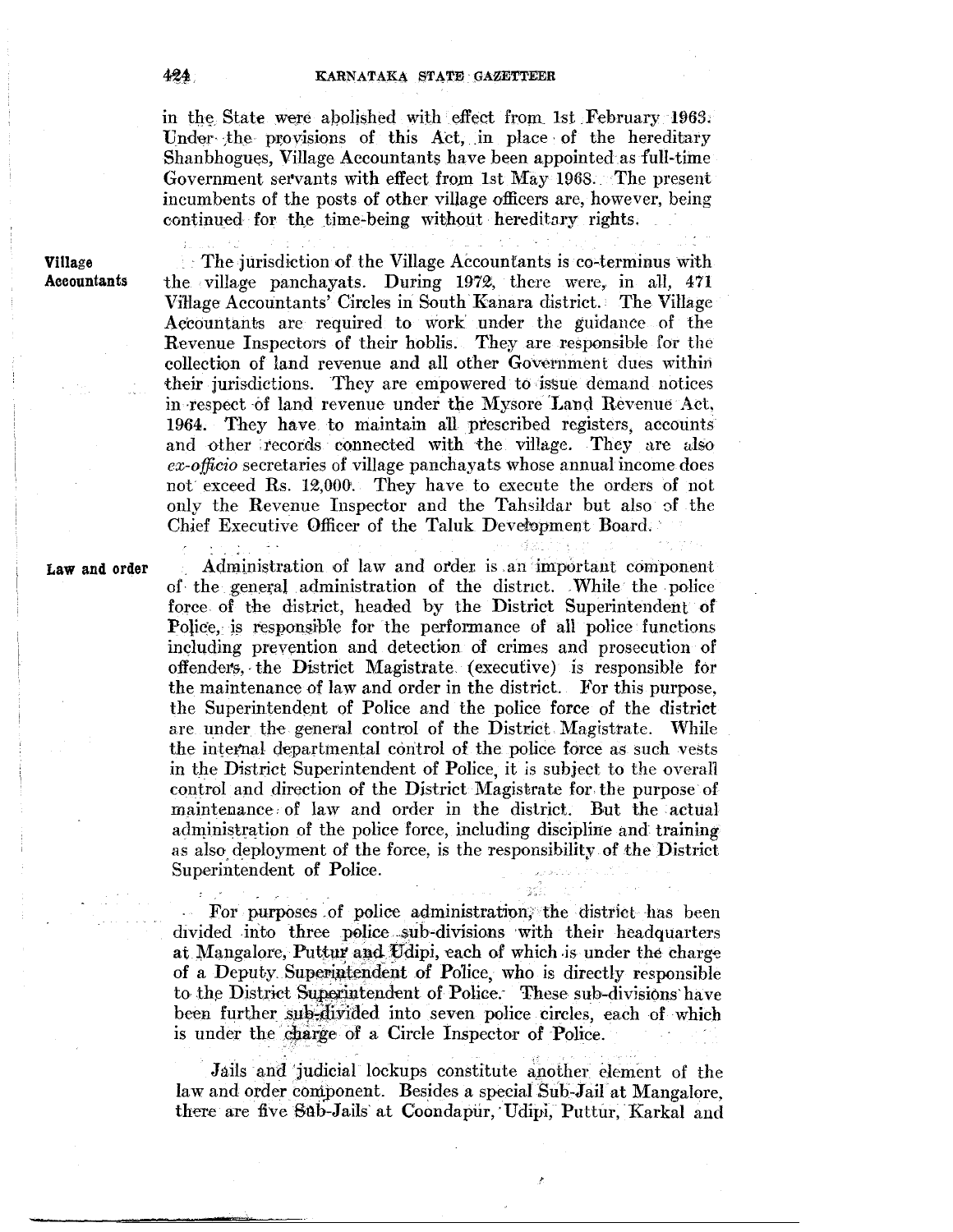Buntwal, where persons convicted of various offences and prisoners under trial are housed. These Sub-Jails are under the general control of the Additional District Magistrate, Mangalore. · (For more particulars, see Chapter XII) .

The judicial administtation in the district is under the charge **Judiciary**  of the District and Sessions Judge, Mangalore. He has a separate and independent sphere of work and his functions have been dealt with in detail in Chapter XII. He exercises appellate and supervisory powers over the subordinate judicial officers in the district. As Sessions Judge, he deals with cases committed to sessions in accordance with the Code of Criminal Procedure. Apart from the District Court, there are, in the district two Civil Judges' Courts, one each at Mangalore and Udipi, and six Munsiffs' Courts, one each at Mangalore, Coondapur, Udipi, Karkal, Puttur and Buntwal on the civil side. Similarly, on the criminal side, apart from the Sessions Court, there are six First Class Magistrates' Courts at the above places. Besides, there is a Munsiff-cum-First Class Magistrate's Court at Belthangady. *(See* also Chapter XII).

With the separation of judiciary from the executive, the functions of a magistrate were divided between two categories of magistrates, *viz.,* Judicial Magistrates and Executive Magisttates. As stated earlier in this chapter, the Deputy Commissioner, his · Headquarters Assistant, the Assistant Commissioners of revenue sub-divisions and the Tahsildars of taluks are *ex-officio* District Magistrates, Additional District Magistrates, Sub-Divisional Magistrates and Taluk Magistrates, respectively on the executive side.

i de seg

As mentioned earlier, with the advent of independence, great· **Other District**  emphasis was laid on all-round development of the country and **Officers** on improving the living condition of the people. The directive principles of State policy enshrined in the Indian Constitution call for promotion of all-round welfare of the people. Keeping this in view, in order to promote the well-being of the people, at a faster rate, the existing departments of the State Government have been strengthened and re-oriented and several new ones have been created. Thus there are now a number of economic, social administration and development departments functioning both at the State and district levels, apart from the revenue, law and order and judicial departments referred to in this chapter. The following is a list of the various district level and other officers of the several Government departments in South Kanara, whose mam functions and responsibilities have been dealt with in Chapter XIII and other relevant chapters : -

1. Superintending Engineer, Mangalore Cicle (P.W.D.), Mangalore'.

2. Deputy Commissionet of Commercial Taxes, Mangalore.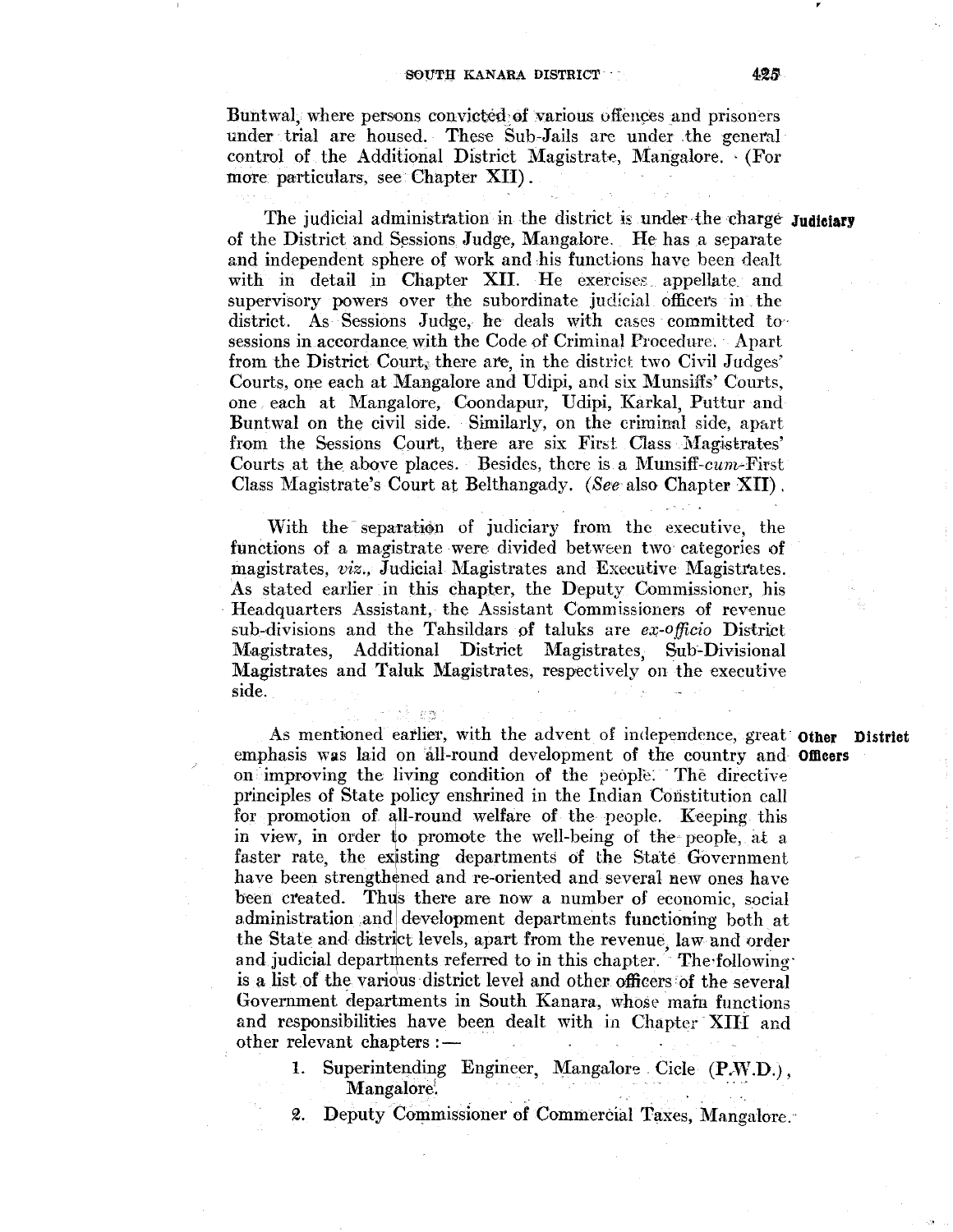- 3. Deputy Director of Agriculture.
- 4. Deputy Director of Public Instruction.
- *5.*  Deputy Director of Horticulture, Banana Development Scheme, Mangalore.
- 6. Deputy Director of Fisheries:
- 7. Deputy Registrar of Co-operative Societies.
- 8. District Surgeon, Government Headquarters Hospital, Mangalore.
- 9•. District Health and Family Planning Officer.
- 10. Executive Engineer, *P:\Y.D.,* Mangalore Division.
- 11. Executive Engineer, P.W.D., Udipi Division.
- 12. Executive Engineer, Rubber Division, Puttur
- 13. Executive Engineer (Electrical), Mangalore.
- 14. Executive Engineer, Public Health Engineering Division, Mangalore.
- 15. Divisional Forest Officer, Mangalore Division.
- 16. Divisional Forest Officer, Coondapur Division.
- 17. Divisional Forest Officer, Survey and Demarcation, Mangalore.
- 18. Divisional Forest Officer, Rubber Division, Sullia.
- 19. Divisional Forest Officer, Rubber Division, Puttur.
- 20. Forest Settlement Officer, Mangalore.
- ~I. Assistant Commissioner of Labour, Mangalore Division, Mangalore.
- ~2. Labour Officer, South Kanara District, Mangalore.
- 23. District Treasury Officer.
- 24. District Officer, Animal Husbandry and Veterinary Services.
- *25.*  Regional Research Officer, Clinical Laboratory, Mangalore.
- 2.6: District Statistical Officer.
- 27. Assistant Director (Poultry), Regional Poultry Farm, Mangalore.
- 28. Senior Assistant Director, District Livestock Farm, Koila.
- ~. Superintendent, Government Milk Supply Scheme, Mangalore.
- 80. District Social Welfare Officer.
- 31. District Marketing Officer.
- 32. District Publicity Officer.
- 83. District Employment Officer.